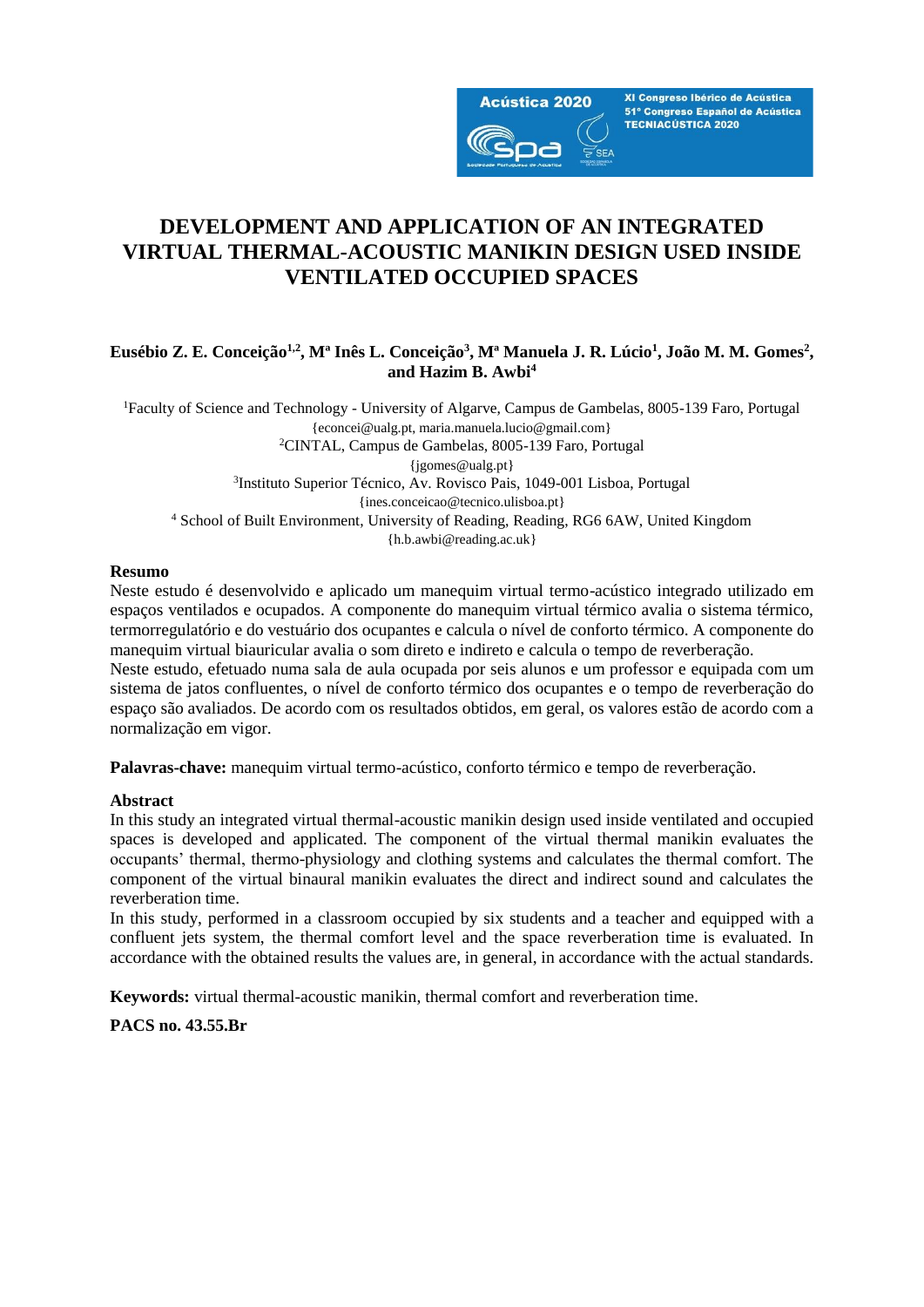## **1 Introduction**

In this work a virtual manikin used in the evaluation, in occupied spaces, of integral thermal acoustic study is made. In this study the geometry of the virtual manikin and the surrounding room surfaces, used in the occupied space, is developed. The virtual manikin evaluates the environmental variables around the occupants (see as example Conceição et al. [1]), the occupants' thermal comfort (see as example Conceição [2]) and the acoustic level (see as example Conceição et al. [3]).

The occupants' presence is developed using numerical equations, for the dimensions and positions of the occupants, and the space geometry was developed using Computational Aid Design (CAD). The CAD system is used in the vehicle and building thermal systems and in the human thermal response, while the human generation equations are used in the human thermal response and CFD.

In the numerical study is important to calculate the room surface temperature, using the vehicle or building thermal response, the airflow around the manikins, using the CFD, the thermal comfort, using the thermal manikin, and the acoustic reverberation time, using the acoustic manikin.

The building or vehicle thermal behaviour numerical model is used to evaluate the surrounding room temperature. This vehicle numerical model was developed in Conceição et al. [4] and Conceição [5], while the building numerical model was developed in Conceição and Lúcio [6-8]. The validation of these models were made for vehicles in Conceição et al. [4] and Conceição [5], and for buildings in winter conditions in Conceição et al. [9] and summer conditions in Conceição and Lúcio [10].

The thermal component considers the Human Thermal Response and the CFD. In Conceição [2, 11], Conceição and Lúcio [12, 15, 17], and Conceição et al. [13, 14, 16], the Human Thermal Response was considered. In Conceição et al. [18] the CFD was developed and applied. In Conceição et al. [19, 20] the coupling of CFD and the Human Thermal Response are considered. The coupling considers simultaneously the human geometry and the compartment geometry and the input of the Human Thermal Response are the output of the CFD and the input of the CFD are the output of the Human Thermal Response.

The sound propagation, in indoor spaces, is function not only to the internal geometry, but also the internal temperature level. The evaluation of sound propagation can be made numerically or experimentally. However, in this paper only the numerical component is developed (see also Schetelig and Rabenstein [21], Savioja et al. [22], Funkhouser et al. [23, 24, 26], and Taylor et al. [25]).

This work is a continuation of the work of Conceição et al. [3]. The preliminary work was used in the evaluation of thermal acoustic phenomena in high density occupied spaces with complex geometry. In the previous work was presented the grid generation details, sitting room internal thermal airflow field, the occupants' thermal distribution and the space reverberation time. The surrounding space surfaces and the occupants' surfaces geometry are applied. In the previous work the software develops, namely, the CFD, the radiative heat exchanges and the Sound Propagation. The space geometry is obtained using a Computer Aid Design (CAD), while the occupants' geometry are obtained using geometric equations. Previous work considered that all occupants were seated. However, in the present work, six students are seated, but the teacher are stand. This new configuration need special attention in the Heating, Ventilation and Air-conditioning (HVAC) system in order to guarantee acceptable thermal comfort levels for all occupants and need special attention in the acoustic virtual manikins in the sound propagation numerical model.

In order to evaluate the thermal acoustic phenomena is important to evaluate the occupants' thermal phenomena, the internal airflow and the sound propagation. In this study three geometries are considered: one for the occupants' thermal response, used to evaluate the thermal comfort level, ISO 7730 [27], other for the internal airflow and another for the internal acoustics, used to evaluate the reverberation time DL [22].

This concept, using the Predicted Percentage of Dissatisfied people, can be analysed in accordance with ISO 7730 [27] and the adaptive thermal comfort level can be evaluated in Conceição et al. [28]. However, others concepts in order to guarantee acceptable thermal comfort level, as the internal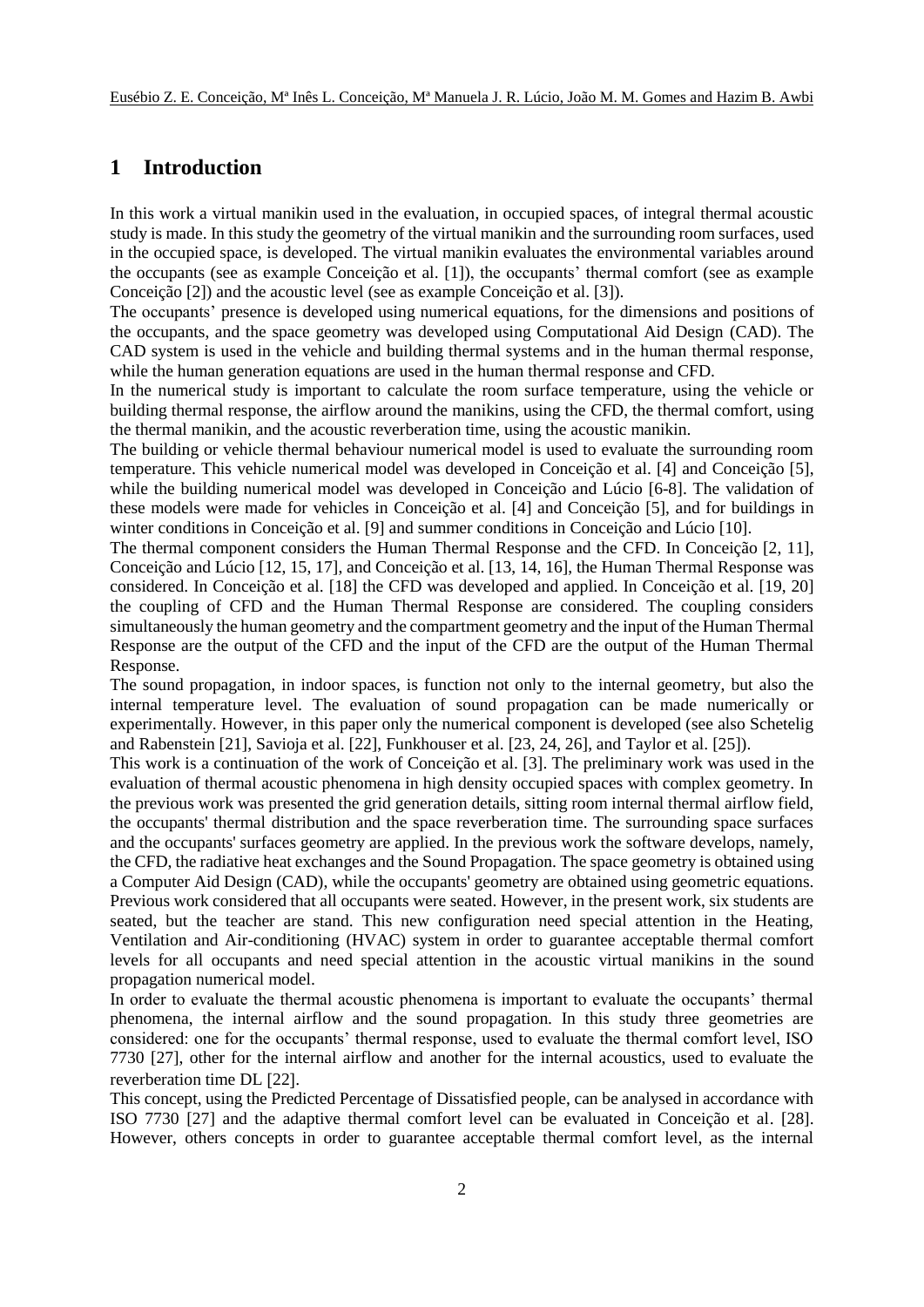temperatures, can be seen in Portuguese Decreto-Lei No. 118/2013 [29], the Portaria No. 349-D/2013 [30] and in Conceição et al. [31].

In this work, the design and geometry used in this type of study will be generated and analysed in detail, in order to reduce the calculation time and increase the accuracy of the results. The building thermal behaviour, used to evaluate the room surface temperature around the occupants, introduces the room design. The coupled software, using the previous information to evaluate the internal airflow variables and occupants comfort levels, generates obstacles around the occupants (such as chairs and desk) and obstacles related to the HVAC system (located above the level of people's heads). The coupled software, in order to significantly reduce the number of surfaces used in the acoustic calculation, group the coplanar surfaces. In the acoustics numerical model, in order to evaluate the reverberation time, the numerical model generates the emission source (mouth) and the receptor (ears), for all occupants.

## **2 Numerical models**

The numerical model considers the integral vehicle and building thermal response numerical models, the coupling of integral Human Thermal Response and differential CFD numerical models and the integral Sound Propagation numerical model.

### **Integral vehicle and building thermal response numerical model**

This numerical model considers the integral energy balance equations used to calculate the air temperature inside the spaces, the temperature on the indoor bodies, the temperature on the glasses and the temperature distribution in the opaque surfaces. These equations take into account the convection, conduction and radiation phenomena. The heat transfer is calculated by natural, forced and mixed convection, through the use of dimensionless coefficients. In the radiative exchanges, the incident solar radiation, the solar radiation absorbed by glasses and opaque surfaces and the solar radiation transmitted through the glass are considered.

### **Integral Human Thermal Response numerical model**

The Human Thermal Response numerical model evaluated the thermal variables in the occupants and clothing, namely the body temperature, the clothing temperature, the skin water vapour and the clothing water vapour. These variables are used as input data in the CFD numerical model. The Human Thermal Response numerical model, based in mass and energy integral equations, works in transient conditions and simulates simultaneously a group of occupants. The body is divided into 24 cylindrical and 1 spherical elements. Each element is divided in core, muscle, fat and skin layers and could be protected from external environment using clothing layers. This numerical model also evaluates the thermal comfort level that the occupants are subjected.

#### **Differential Computational Fluids Dynamics numerical model**

The CFD numerical model evaluates the environmental thermal variables inside the spaces and around the occupants, namely the air temperature, air velocity and carbon dioxide concentration around the occupant. These variables are used as input data in the Human Thermal Response numerical model. This numerical model is based in Navier-Stokes differential equations in Cartesian coordinates and works in steady-state conditions and in non-isothermal conditions. In the turbulence simulation is applied the RNG model. This numerical model also evaluates the draught risk (based in empirical models) and the air quality level (based in carbon dioxide released from the respiration process).

#### **Integral Sound Propagation numerical model**

The Sound Propagation numerical model is based in geometrical methods and mathematical numerical models. The acoustical geometrical methods, developed graphically the path between the source and the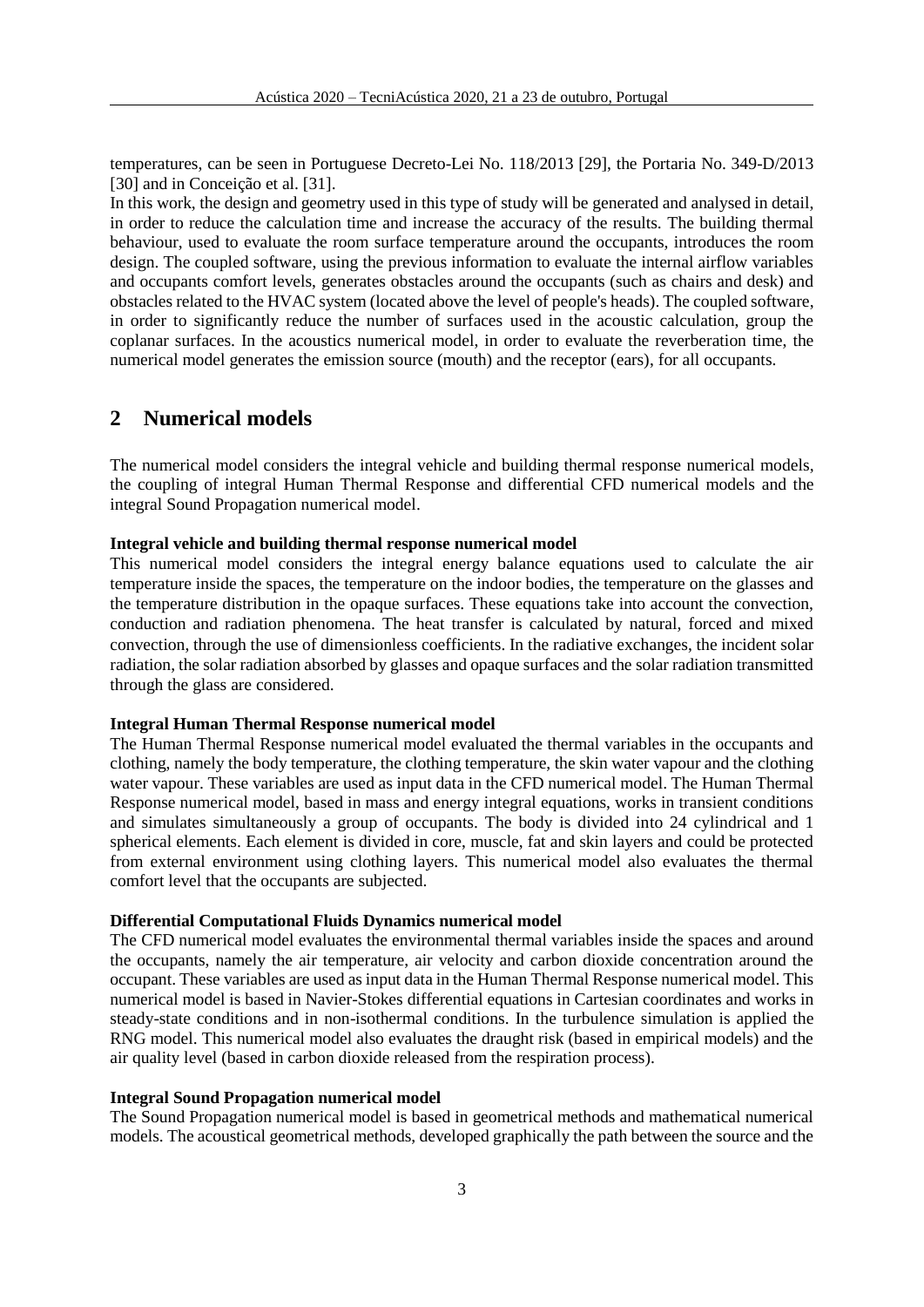receiver, considering the multi reflections, diffractions and refractions at surfaces of the occupied room, using an image source method. This ray tracing method find the reverberation paths between the source and the receiver. This numerical model, between other variables, in this work, is used to evaluate the reverberation time. In this numerical simulation the mouth is used as source and the left and right ears as used as receivers.

### **Grid generation numerical model**

The space geometry with complex topology is developed using CAD, while the occupants' geometry is done using geometric equations. The grid generation, in the surrounding space surfaces and around the external occupants' surfaces geometry, is developed to be used by the CAD software, to calculate the radiative heat exchanges and the sound propagation.

In the CFD, the geometry is based in volume elements, while in the Human Thermal Response numerical model the geometry is based in surfaces. The surfaces generated in the Human Thermal Response numerical model is used to evaluate heat exchanges by radiation between the occupants and the surrounding surfaces and the incident solar radiation.

## **3 Numerical methodology**

The study presented in this work is performed in a virtual chamber, similar to an existing experimental chamber, with dimensions of  $4.50 \times 2.55 \times 2.50$  m<sup>3</sup>. The chamber, occupied with seven virtual manikins (six seated and one stand), is equipped with six tables, six chairs, one exhaust system and one inlet system, based in confluents jets system (see figure 1). In figure 1 the first occupant (seated student) is located in the beginning of the x and y coordinates and the last one (stand teacher) is located at the furthest x coordinate.

This simulation considers the descendent inlet airflow, near the lateral walls. The airflow is distributed in the ground floor. The ascendant airflow transport all bioefluents and heat release by the occupants to the exit system located above the head level. This kind of airflow topology promotes good air quality levels, because remove the bioeffluents contaminants release in the respiration process, promote acceptable thermal comfort levels because remove the heat emanated from the body and promotes low Draught Risk levels because the higher air velocity levels are located near the wall, in the non-occupied space, and low air velocity in the occupied area.

In the exhaust system are considered six air ducts, located above the head level, connected to the ceiling area. This innovative structure improves the thermal comfort and air quality levels and reduces the risk of airborne disease transmission. The inlet system, based in two horizontal ducts, with 0.15 m diameter, located 1.8 m above the floor level, are equipped with consecutive holes, that promote vertical descendent jets near the wall.

In table 1 is presented the thermal conditions used in the numerical simulation in Winter and Summer conditions. In this simulation the renovation airflow is 20 l/s/occupant, the activity level is 1.2 Met and the clothing level is 1 Clo (in winter conditions) and 0.5 Clo (in summer conditions). In the Sound Propagation numerical model, the surface absorption coefficient of 20 % is considered.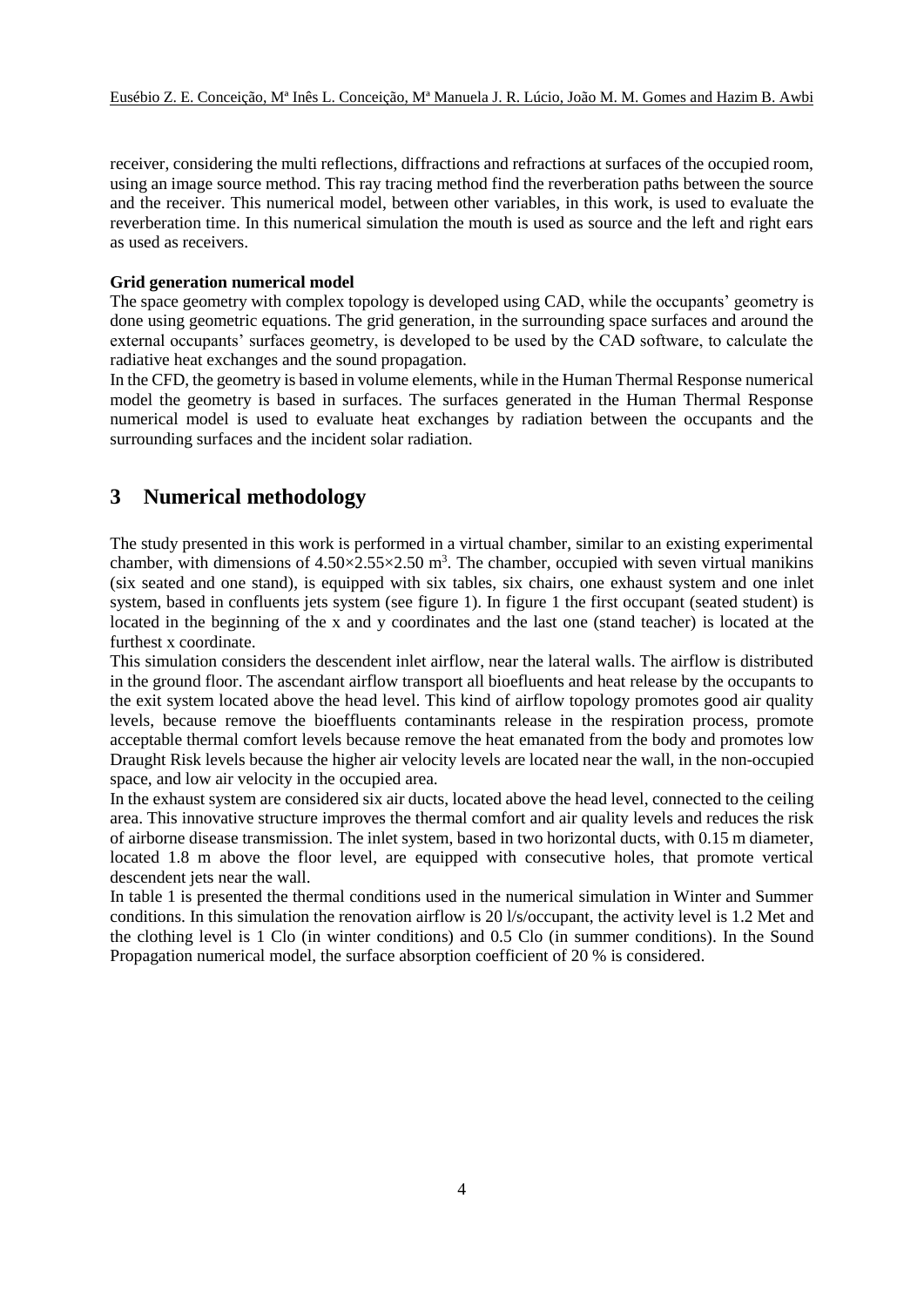Table 1: Thermal conditions used in the numerical simulation in Winter and Summer conditions. Positive power are associated to heating system and negative power are associated to air-conditioning system

|                                           | Winter | Summer    |
|-------------------------------------------|--------|-----------|
| External temperature $(^{\circ}C)$        | 10.0   | 30.0      |
| Power $(W)$                               | 834.5  | $-1465.9$ |
| Mean Internal temperature $({}^{\circ}C)$ | 20.0   | 25.0      |
| Wall temperatures $(C)$                   | 18.8   | 25.7      |
| Floor temperature $(^{\circ}C)$           | 19.0   | 25.6      |
| Ceiling Temperature $(C)$                 | 18.3   | 26.0      |

The CFD numerical model is based in boxes with 5 cm of dimension. In the present situation a grid box, made by  $90\times51\times50$  units is considered. The input, introduced in the coupling numerical model, considers the:

- interior bodies, like tables, desks, inlet horizontal, used as HVAC system, and outlet vertical exhaustion systems. In this information is used a CAD software;
- occupants' presence is made numerically using equations after an occupant location is identified. The occupant is divided in twenty-five elements, namely, head, neck, chest, upper abdomen, lower abdomen, right upper shoulder, right lower shoulder, right upper arm, right lower arm, right hand, left upper shoulder, left lower shoulder, left upper arm, left lower arm, left hand, right upper thigh, right lower thigh, right upper leg, right lower leg, right foot, left upper thigh, left lower thigh, left upper leg, left lower leg and left foot. In the CFD numerical model each element is represented by a box, while in the Human Thermal Response numerical model each element is represented by a cylinder or a sphere.

In figure 1 is presented the geometry used in the CFD. In figure 2 is presented the geometry used in the Human Thermal Response. The geometry of the Sound Propagation numerical model is presented in figure 3. Inlet and outlet system and occupation area are presented in these figures. In the CFD, the occupants, inlet and outlet systems and desks boxes are considered. In the Human Thermal Response, the occupants cylindrical and spherical elements, the inlet and outlet systems and desks surfaces are considered. In the Sound Propagation, the occupants, the inlet and outlet systems and desks surfaces are also considered.

The geometry of the sound propagation is exported from the CFD numerical model. The geometry of the Sound Propagation numerical model, being calculated before the sound path, is simplified, in order to reduce the number of considered surfaces. The strategy used in the model considers grouping a set of coplanar surfaces on the same planes. Thus, in the present simulation (see figure 3), with initial 41666 surfaces:

- the grouping of planes with the same x values reduces the number of surfaces to 32852;
- the grouping of planes with the same y values reduces the number of surfaces to 17842;
- the grouping of planes with the same z values reduces the number of surfaces to 1180.

In figure 3 are presented the 41666, 32852, 17842 and 1180 surfaces considered in the Sound Propagation numerical model in the sound evaluation.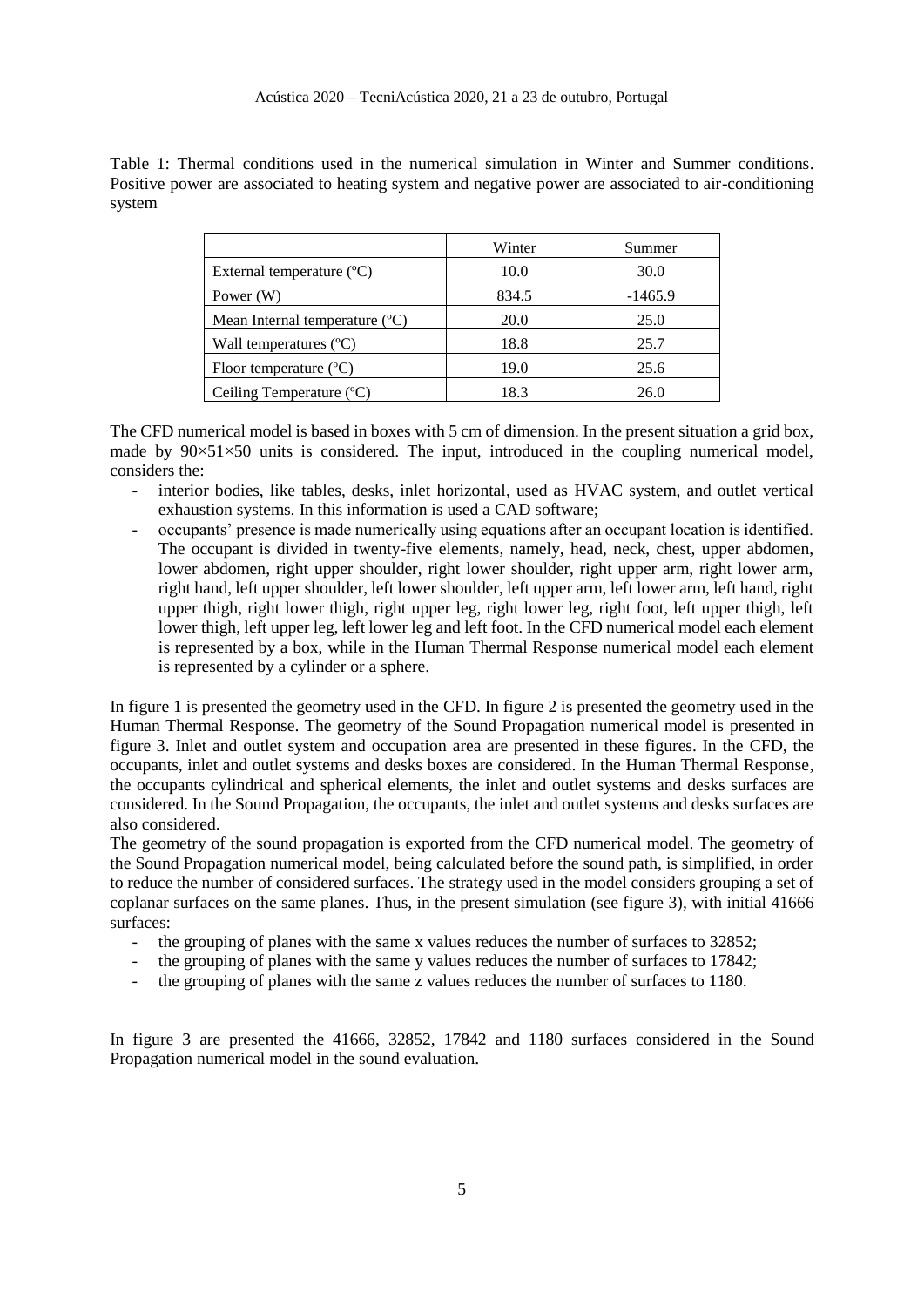

Inlet and outlet system and occupation area



Inlet system and occupation area



Occupation area Figure 1: Geometry used in the Computational Fluids Dynamics: inlet and outlet system and occupation area.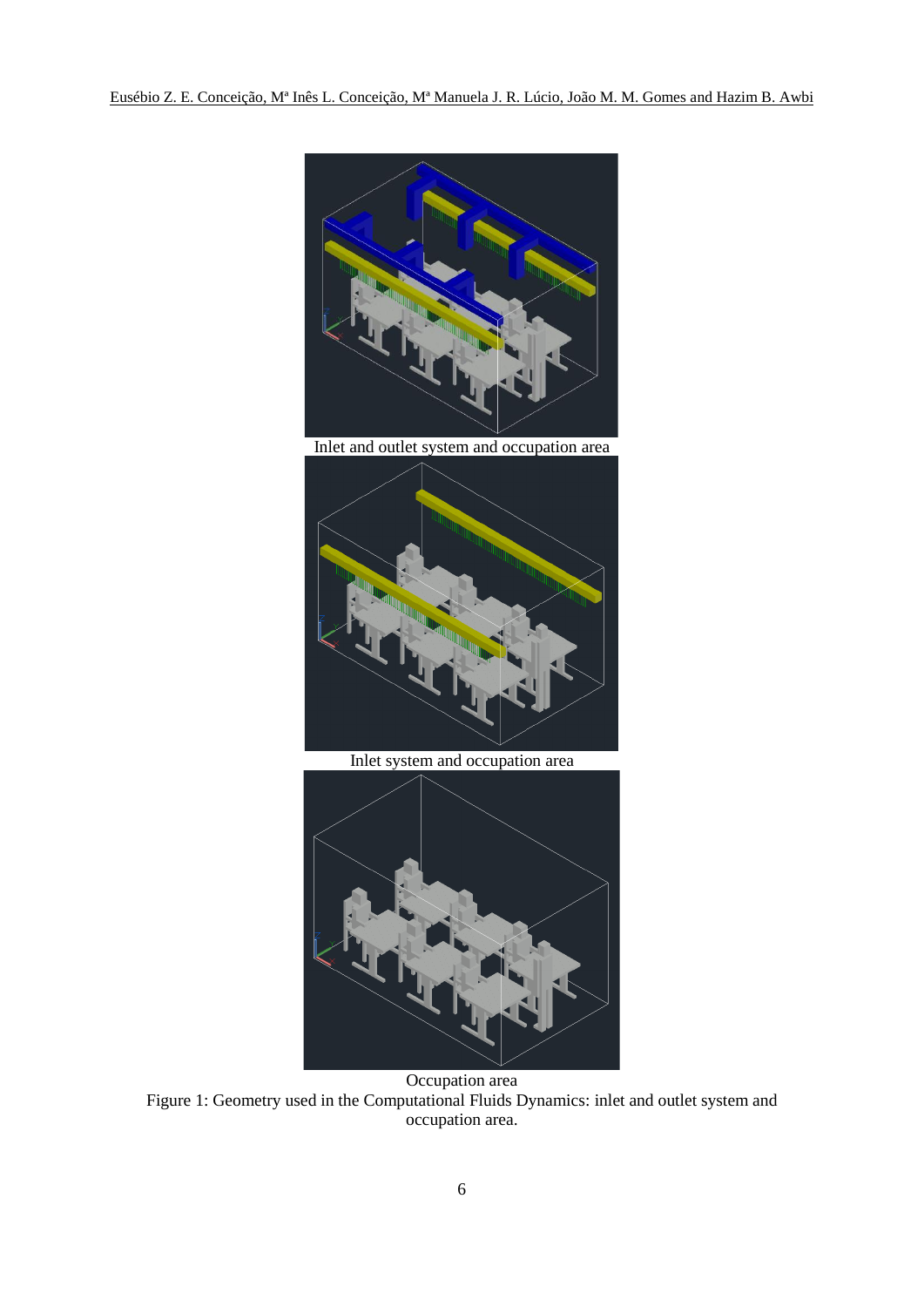

Figure 2: Geometry used in the Human Thermal Response.



Figure 3: The 41666, 32852, 17842 and 1180 surfaces considered in the Sound Propagation numerical model.

## **4 Results**

The Predicted Percentage of Dissatisfied (PPD) of people and the Predicted Mean Vote (PMV), that the occupants are subjected, are presented in table 2. In accordance with the ISO 7730 [27] the indoor thermal conditions are acceptable. In winter conditions are near the optimal conditions (PMV equal to 0), while in summer conditions is acceptable by positive Predicted Mean Vote.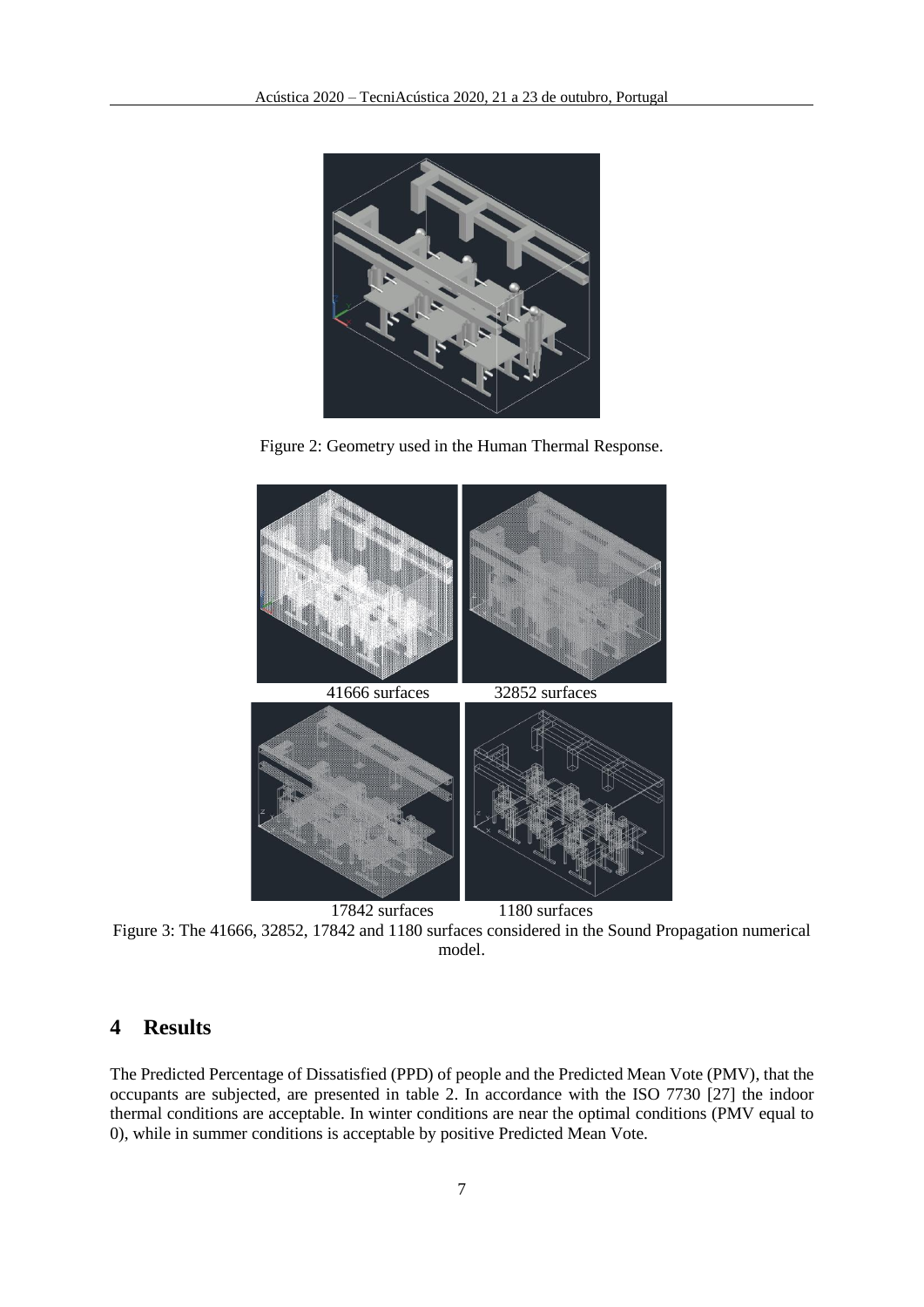|                    | Winter     |            | <b>Summer</b> |            |
|--------------------|------------|------------|---------------|------------|
| Occupant<br>number | <b>PMV</b> | <b>PPD</b> | <b>PMV</b>    | <b>PPD</b> |
|                    | $-0,09$    | 5,2        | 0,56          | 11,5       |
| 2                  | $-0,08$    | 5,1        | 0,59          | 12,3       |
| 3                  | $-0,12$    | 5,3        | 0,51          | 10,4       |
| 4                  | $-0,11$    | 5,3        | 0,55          | 11,2       |
| 5                  | $-0,12$    | 5,3        | 0,53          | 10,8       |
| 6                  | $-0,12$    | 5,3        | 0,55          | 11,3       |
|                    | 0,05       | 5,1        | 0,76          | 17,3       |
| <b>Mean Value</b>  | $-0,08$    | 5,21       | 0,58          | 12,12      |

Table 2: Comfort PMV and PPD parameters.

In this section, after the evaluation of the temperature filed inside the space, the Sound Propagation numerical model is applied. In the study a sound impulse in the source, in the mouth of the seven occupants, is made and in the receiver, in the right and left ears of the seven occupants, is monitored. Figure 4 shows the sound propagation paths from a source to a receiver. In this calculus, the direct paths, first reflections paths and second reflections paths are considered.



Figure 4: Sound propagation paths from a source to a receiver. Direct paths (left image), first reflections paths (central image) and second reflections paths (right image).

The reverberation time is numerically calculated using a regression of the sound intensity level evolution, using an exponential equation, when the receiver is located in the left and right ears. Thus, the reverberation time is calculated, for the left and right ears, using the necessary time to decay 60 dB from the beginning of the test. The exemplification of the present method is shown in Conceição et al. [3].

Reverberation time calculation when the source is located in the mouth of the seven occupants and the receiver is located in the left and right ears of other seven occupants are presented in table 3. The calculated mean reverberation time is 0.364638 s for the left ear and is 0.329631 s for the right ear. The mean reverberation time for the left and right ears is 0.3471345 s. In accordance with DL [22] the suggested reverberation time, used as reference a furnished and non-occupied school space, is lower than 0,454 s. Thus, the calculated reverberation time is lower the suggested value. The reverberation time is highest when is using as source the mouth of teacher.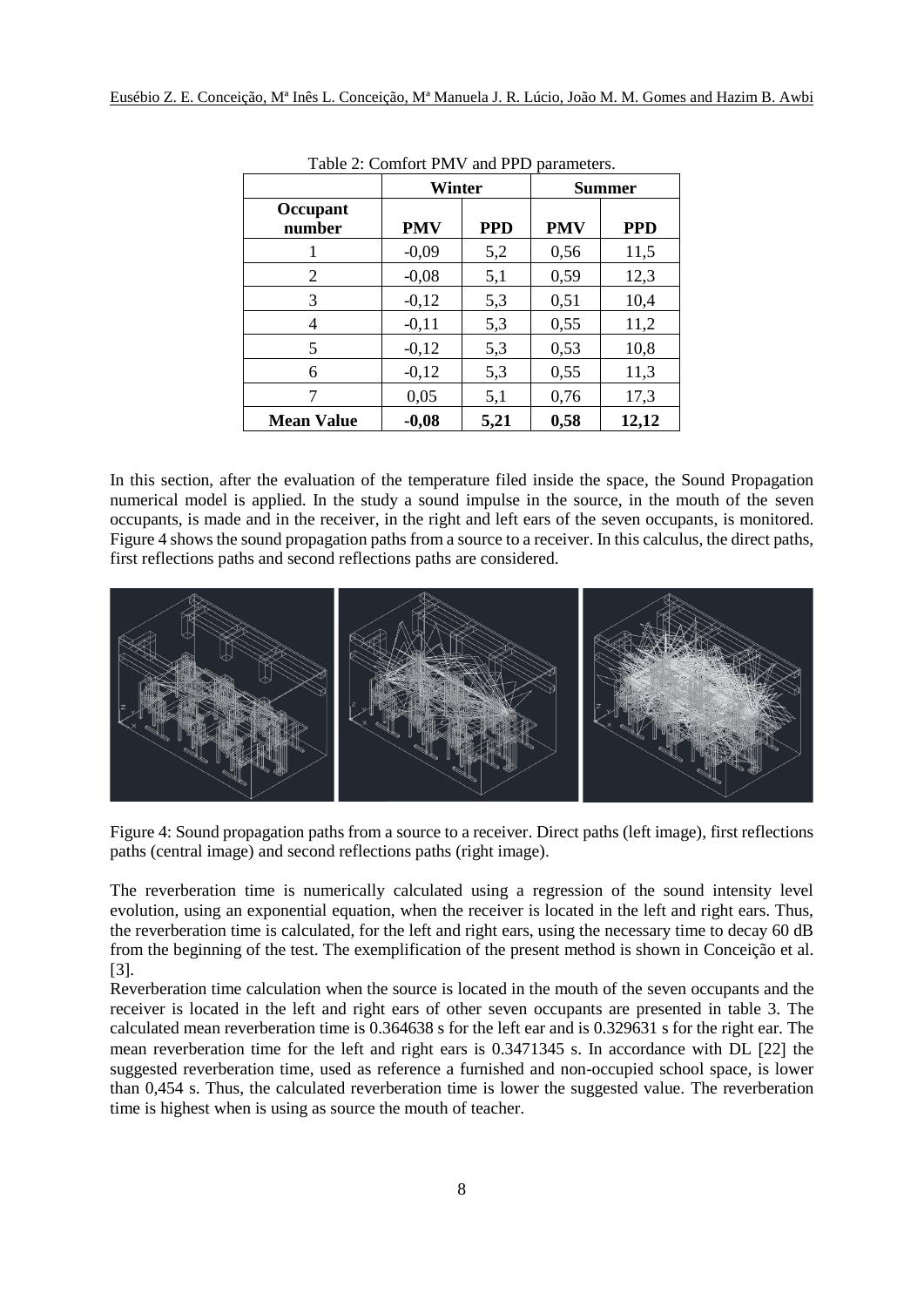| Occupant | Left     | Right    |  |
|----------|----------|----------|--|
|          | 0,327802 | 0,597901 |  |
| 2        | 0,616732 | 0,3731   |  |
| 3        | 0,18531  | 0,208435 |  |
| 4        | 0,311659 | 0,256675 |  |
| 5        | 0,235261 | 0,247873 |  |
| 6        | 0,349592 | 0,290735 |  |
| 7        | 0,526111 | 0,641354 |  |
| Mean     | 0,364638 | 0,373725 |  |

Tabela 3 – Reverberation time.

## **5 Conclusions**

In this study an integrated virtual thermal-acoustic manikin design used inside ventilated and occupied spaces is developed and applicated.

In accordance with the thermal obtained results and in accordance with the international standards, the indoor thermal conditions are acceptable. In winter conditions are near the optimal conditions and in summer conditions is acceptable by positive Predicted Mean Vote.

In the acoustical results, in accordance with national standards the obtained reverberation time is lower than the suggested reverberation time. The reverberation time is highest when is using as source the mouth of teacher.

#### **Acknowledgements**

The authors would like to acknowledge the support of the project (SAICT-ALG/39586/2018) supported by Algarve Regional Operational Program (CRESC Algarve 2020), under the Portugal 2020 partnership agreement, through the European Regional Development Fund (ERDF) and the National Science and Technology Foundation (FCT).

### **References**

- [1] E. Z. E. Conceicao, M. C. G. Silva, and D. X. Viegas, "Airflow around a passenger seated in a bus," in *ASHRAE Transactions*, 1998, vol. 104, no. Pt 1A.
- [2] E. Z. E. Conceição, "Evaluation of thermal comfort and local discomfort conditions using the numerical modelling of the human and clothing thermal system," in *RoomVent'2000-7th International Conference on Air Distribution in Rooms*, 2000, pp. 131–136.
- [3] E. Z. E. Conceição, M. T. S. Sousa, and M. M. J. R. Lúcio, "Development and implementation of high density occupied spaces grid generation with complex geometry used in thermal acoustical study," 2016.
- [4] E. Z. E. Conceicao, M. C. G. Da Silva, J. C. S. Andre, and D. X. Viega, "Thermal behaviour simulation of the passenger compartment of vehicles," *Int. J. Veh. Des.*, vol. 24, no. 4, pp. 372– 387, 2000.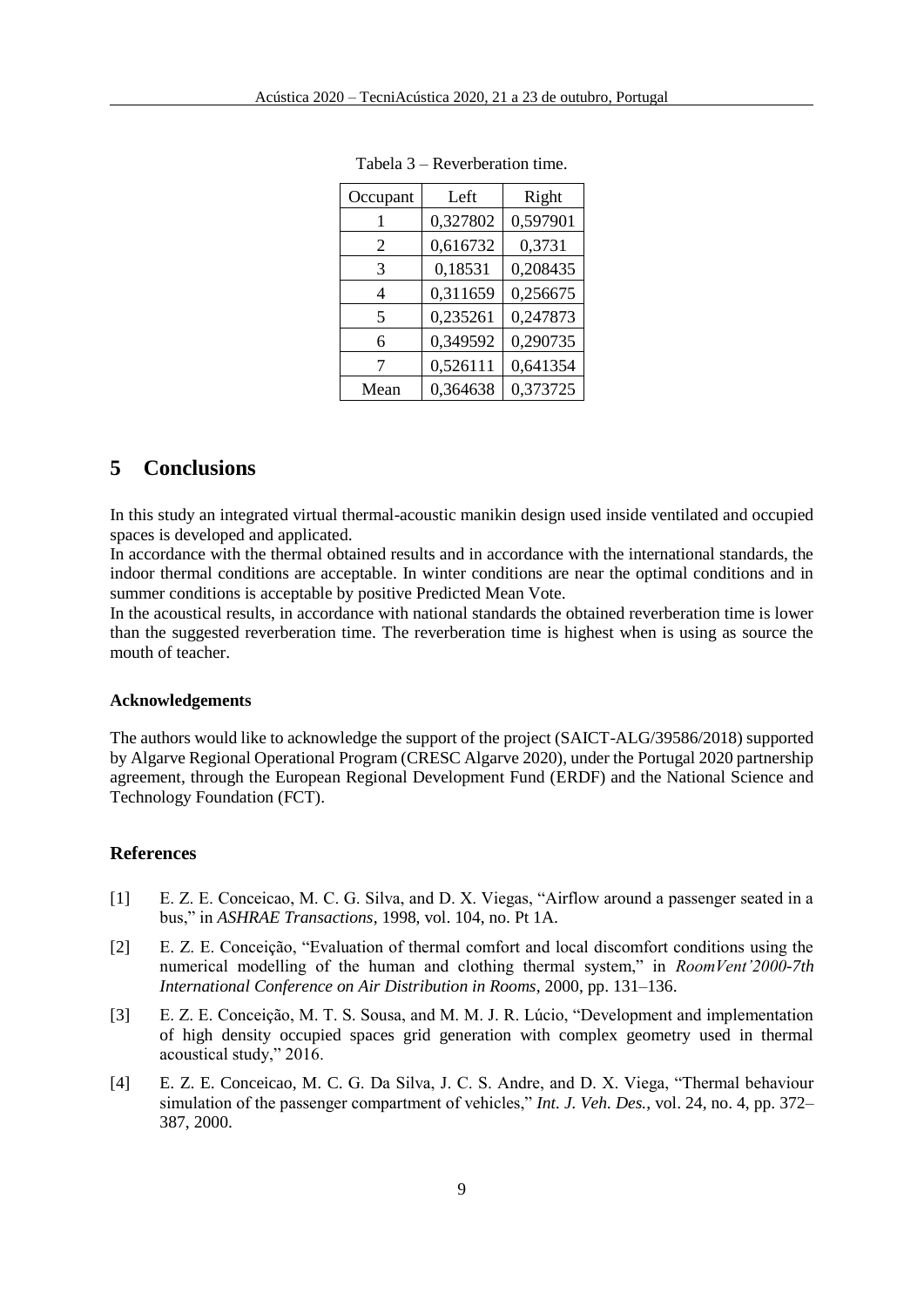- [5] E. Z. E. da Conceição, "Estudo aero-térmico de habitáculos de veículos de transporte de passageiros." 1996.
- [6] E. Z. E. Conceição and M. M. J. R. Lúcio, "Numerical simulation of passive and active solar strategies in buildings with complex topology," *Build. Simul.*, vol. 3, no. 3, 2010, doi: 10.1007/s12273-010-0010-7.
- [7] E. Z. E. Conceição and M. M. J. R. Lúcio, "Numerical study of the thermal efficiency of a school building with complex topology for different orientations," *Indoor Built Environ.*, vol. 18, no. 1, 2009, doi: 10.1177/1420326X08099550.
- [8] E. Z. E. Conceição, M. M. J. R. Lúcio, and M. C. Lopes, "Application of an indoor greenhouse in the energy and thermal comfort performance in a kindergarten school building in the South of Portugal in winter conditions," *WSEAS Trans. Environ. Dev.*, vol. 4, no. 8, 2008.
- [9] E. Conceição, A. Silva, and M. Lúcio, "Numerical study of thermal response of school buildings in winter conditions," in *Proceedings of the 9th Conference on Air Distribution in Rooms (Roomvent 2004), Coimbra, Portugal*, 2004, pp. 5–8.
- [10] E. Z. E. Conceição and M. M. J. R. Lúcio, "Numerical study of thermal response of school buildings in summer conditions," in *HB 2006 - Healthy Buildings: Creating a Healthy Indoor Environment for People, Proceedings*, 2006, vol. 3.
- [11] E. Z. E. Conceição, "Avaliação de condições de conforto térmico: simulação numérica do sistema térmico do corpo humano e do vestuário," *Proc. CIAR*, 1999.
- [12] E. Z. E. Conceição and M. Lúcio, "Numerical and subjective responses of human thermal sensation," *Proc. BioEng*, 2001.
- [13] E. Z. E. Conceição and M. J. R. Lúcio Ma, "Influence of non-uniform airflow from different directionsin the thermal comfort level in seated persons," in *Proceedings of ROOMVENT*, 2002, vol. 2, p. 293e6.
- [14] E. Z. E. Conceição, M. Lúcio, and J. P. Farinho, "Experimental and numerical study of personalized of ventilation in classrooms desks," in *Proceedings of the 10th International Conference in Rooms, Room Vent, Helsinki, Finland*, 2007, pp. 13–15.
- [15] E. Z. E. Conceição and M. M. J. R. Lúcio, "Evaluation of thermal comfort conditions in a localized radiant system placed in front and behind two students seated nearby warmed curtains," *Build. Environ.*, vol. 45, no. 10, 2010, doi: 10.1016/j.buildenv.2010.03.006.
- [16] E. Z. E. Conceição, S. P. Rosa, A. L. V. Custódio, R. L. Andrade, M. J. P. A. Meira, and M. M. J. R. Lúcio, "Study of airflow around occupants seated in desks equipped with upper and lower air terminal devices for slightly warm environments," *HVAC R Res.*, vol. 16, no. 4, 2010, doi: 10.1080/10789669.2010.10390912.
- [17] E. Z. E. Conceição and M. M. J. R. Lúcio, "Evaluation of thermal comfort conditions in a classroom equipped with radiant cooling systems and subjected to uniform convective environment," *Appl. Math. Model.*, vol. 35, no. 3, 2011, doi: 10.1016/j.apm.2010.09.006.
- [18] E. Z. E. Conceição, V. D. S. R. Vicente, and M. M. J. R. Lúcio, "Airflow inside school building office compartments with moderate environments," *HVAC R Res.*, vol. 14, no. 2, 2008, doi: 10.1080/10789669.2008.10391003.
- [19] E. Z. E. Conceição, M. M. J. R. Lúcio, and H. B. Awbi, "Comfort and airflow evaluation in spaces equipped with mixing ventilation and cold radiant floor," *Build. Simul.*, vol. 6, no. 1, 2013, doi: 10.1007/s12273-012-0093-4.